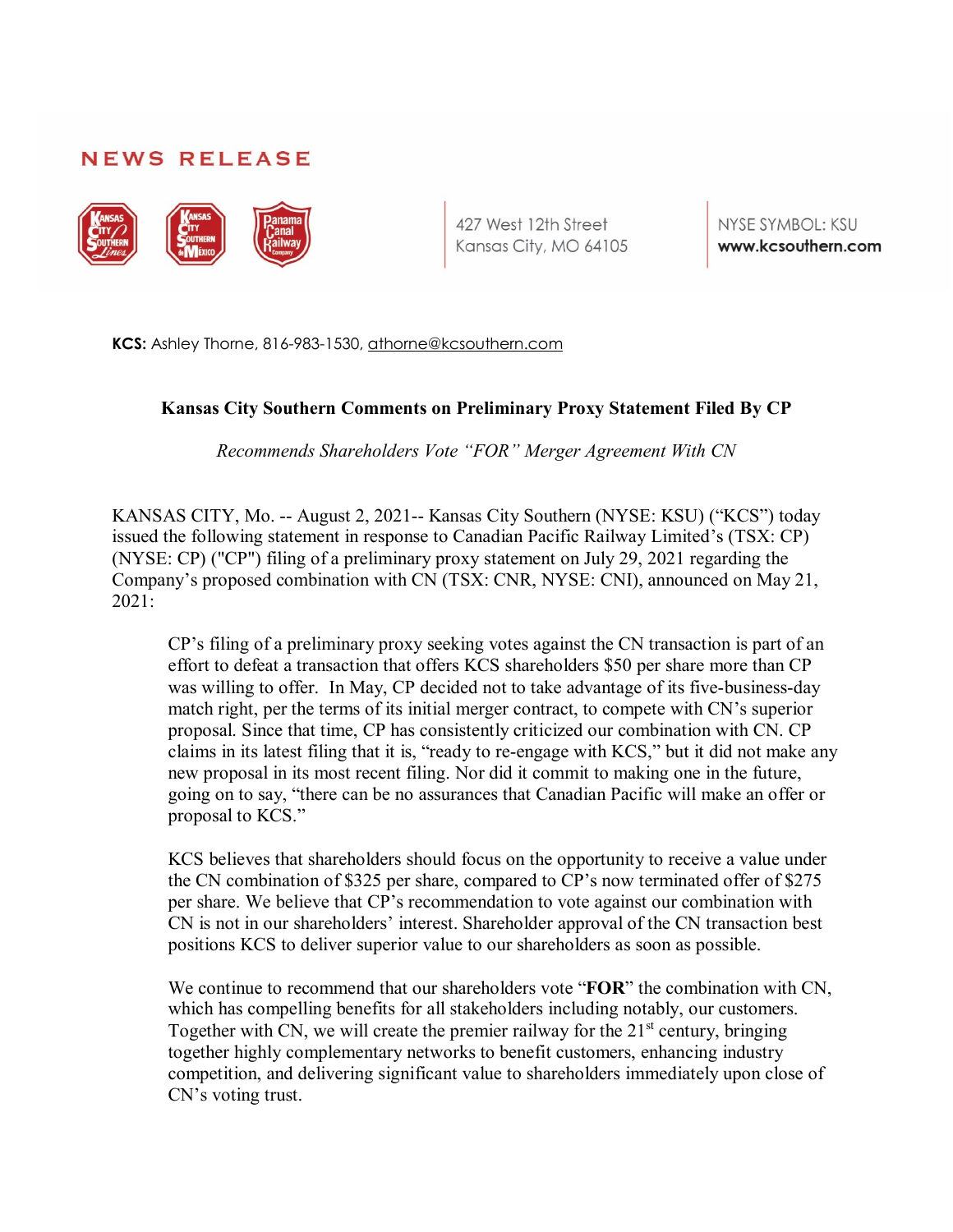KCS' definitive proxy materials can be found on the SEC's website at www.sec.gov. The proxy materials have been mailed to all shareholders eligible to vote at the Special Meeting, which can be accessed at meetings.computershare.com/MUKQC2H.

KCS shareholders who need assistance or have questions regarding the KCS Special Meeting may contact KCS's proxy solicitor:

| If you have any questions, require assistance with voting your proxy card,<br>or need additional copies of proxy material, please call MacKenzie Partners<br>at the phone numbers listed below. |
|-------------------------------------------------------------------------------------------------------------------------------------------------------------------------------------------------|
| <b>MacKenzie Partners, Inc.</b>                                                                                                                                                                 |
| 1407 Broadway, 27 <sup>th</sup> Floor<br>New York, NY 10018                                                                                                                                     |

email: KSU@mackenziepartners.com

(212) 929-5500 or (800) 322-2885

For more information on CN's combination with KCS, please visit www.ConnectedContinent.com.

# **About Kansas City Southern**

Headquartered in Kansas City, Mo., Kansas City Southern (KCS) (NYSE: KSU) is a transportation holding company that has railroad investments in the U.S., Mexico and Panama. Its primary U.S. holding is The Kansas City Southern Railway Company, serving the central and south central U.S. Its international holdings include Kansas City Southern de Mexico, S.A. de C.V., serving northeastern and central Mexico and the port cities of Lázaro Cárdenas, Tampico and Veracruz, and a 50 percent interest in Panama Canal Railway Company, providing ocean-toocean freight and passenger service along the Panama Canal. KCS' North American rail holdings and strategic alliances with other North American rail partners are primary components of a unique railway system, linking the commercial and industrial centers of the U.S., Mexico and Canada. More information about KCS can be found at www.kcsouthern.com

# **Forward Looking Statements**

Certain statements included in this news release constitute "forward-looking statements" within the meaning of the United States Private Securities Litigation Reform Act of 1995 and under Canadian securities laws, including statements based on management's assessment and assumptions and publicly available information with respect to KCS, regarding the proposed transaction between CN and KCS, the expected benefits of the proposed transaction and future opportunities for the combined company. By their nature, forward-looking statements involve risks, uncertainties and assumptions. CN and KCS caution that their assumptions may not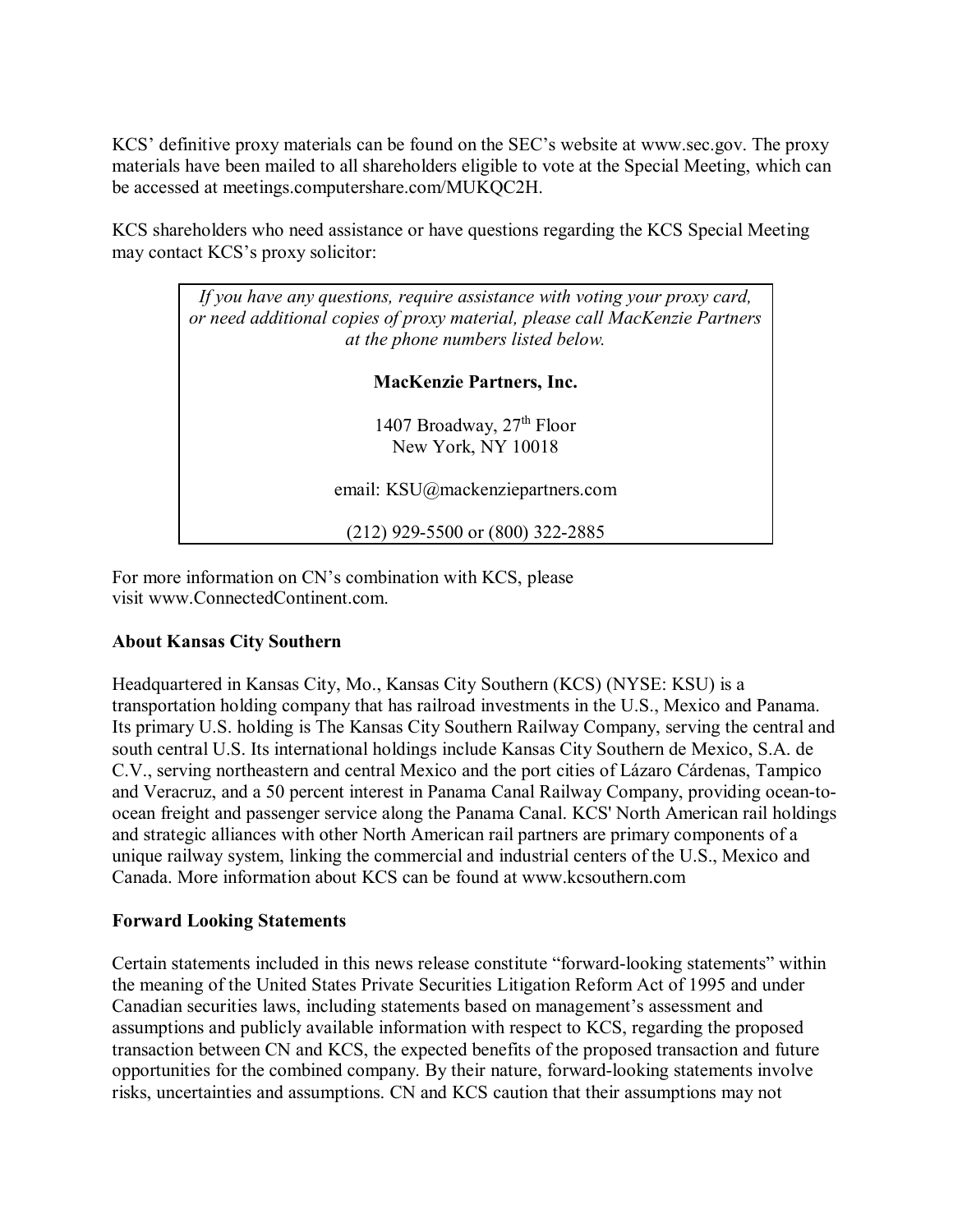materialize and that current economic conditions render such assumptions, although reasonable at the time they were made, subject to greater uncertainty. Forward-looking statements may be identified by the use of terminology such as "believes," "expects," "anticipates," "assumes," "outlook," "plans," "targets," or other similar words.

Forward-looking statements are not guarantees of future performance and involve risks, uncertainties and other factors which may cause actual results, performance or achievements of CN, or the combined company, to be materially different from the outlook or any future results, performance or achievements implied by such statements. Accordingly, readers are advised not to place undue reliance on forward-looking statements. Important risk factors that could affect the forward-looking statements in this news release include, but are not limited to: the outcome of the proposed transaction between CN and KCS; the parties' ability to consummate the proposed transaction; the conditions to the completion of the proposed transaction; that the regulatory approvals required for the proposed transaction may not be obtained on the terms expected or on the anticipated schedule or at all; CN's indebtedness, including the substantial indebtedness CN expects to incur and assume in connection with the proposed transaction and the need to generate sufficient cash flows to service and repay such debt; CN's ability to meet expectations regarding the timing, completion and accounting and tax treatments of the proposed transaction; the possibility that CN may be unable to achieve expected synergies and operating efficiencies within the expected time-frames or at all and to successfully integrate KCS' operations with those of CN; that such integration may be more difficult, time-consuming or costly than expected; that operating costs, customer loss and business disruption (including, without limitation, difficulties in maintaining relationships with employees, customers or suppliers) may be greater than expected following the proposed transaction or the public announcement of the proposed transaction; the retention of certain key employees of KCS may be difficult; the duration and effects of the COVID-19 pandemic, general economic and business conditions, particularly in the context of the COVID-19 pandemic; industry competition; inflation, currency and interest rate fluctuations; changes in fuel prices; legislative and/or regulatory developments; compliance with environmental laws and regulations; actions by regulators; the adverse impact of any termination or revocation by the Mexican government of KCS de México, S.A. de C.V.'s Concession; increases in maintenance and operating costs; security threats; reliance on technology and related cybersecurity risk; trade restrictions or other changes to international trade arrangements; transportation of hazardous materials; various events which could disrupt operations, including illegal blockades of rail networks, and natural events such as severe weather, droughts, fires, floods and earthquakes; climate change; labor negotiations and disruptions; environmental claims; uncertainties of investigations, proceedings or other types of claims and litigation; risks and liabilities arising from derailments; timing and completion of capital programs; and other risks detailed from time to time in reports filed by CN with securities regulators in Canada and the United States. Reference should also be made to Management's Discussion and Analysis in CN's annual and interim reports, Annual Information Form and Form 40-F, filed with Canadian and U.S. securities regulators and available on CN's website, for a description of major risk factors relating to CN. Additional risks that may affect KCS' results of operations appear in Part I, Item 1A "Risks Related to KCS' Operations and Business" of KCS' Annual Report on Form 10-K for the year ended December 31, 2020, and in KCS' other filings with the U.S. Securities and Exchange Commission ("SEC").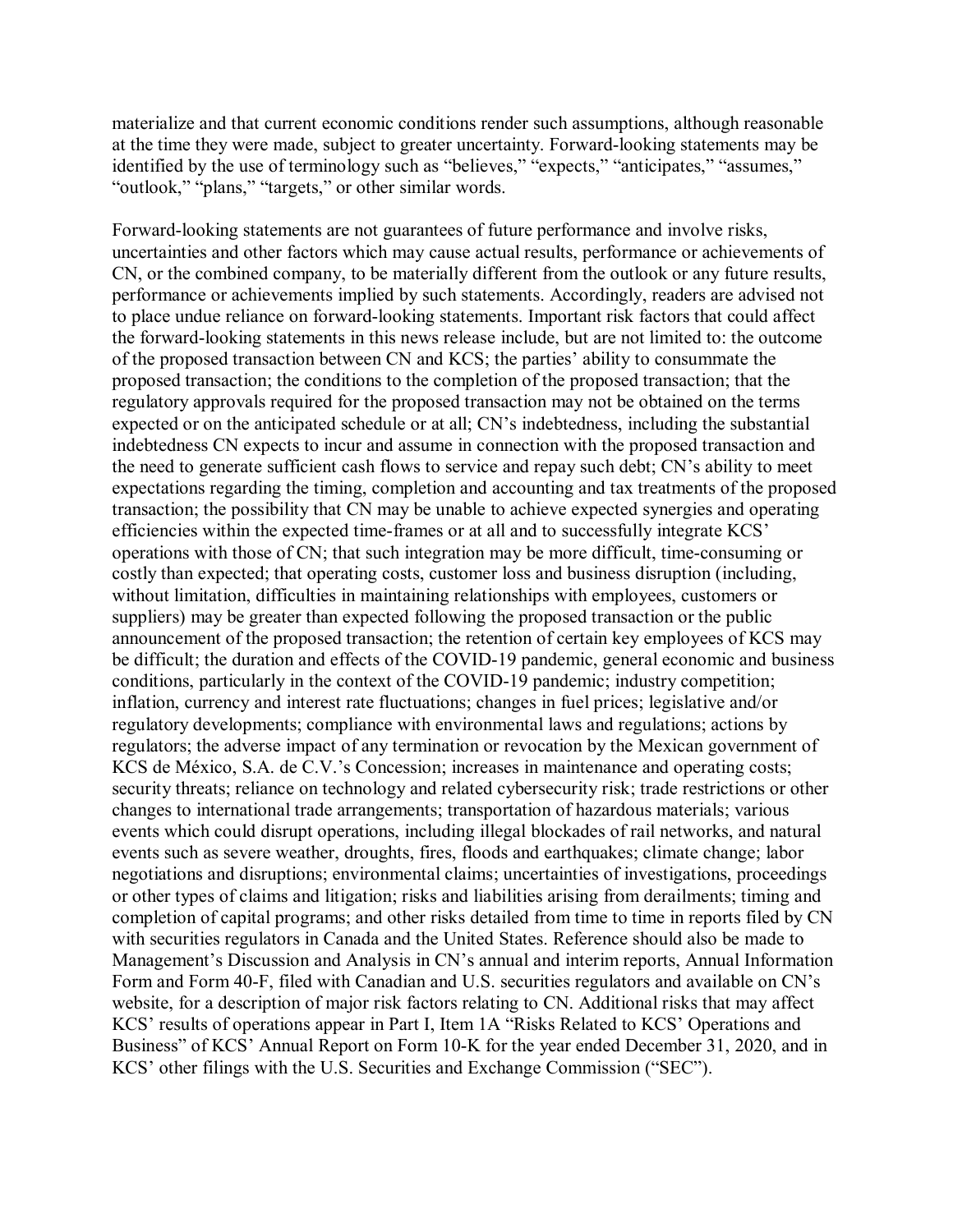Forward-looking statements reflect information as of the date on which they are made. CN and KCS assume no obligation to update or revise forward-looking statements to reflect future events, changes in circumstances, or changes in beliefs, unless required by applicable securities laws. In the event CN or KCS does update any forward-looking statement, no inference should be made that CN or KCS will make additional updates with respect to that statement, related matters, or any other forward-looking statement.

# **No Offer or Solicitation**

This news release does not constitute an offer to sell or the solicitation of an offer to buy any securities or a solicitation of any vote or approval, nor shall there be any sale of securities in any jurisdiction in which such offer, solicitation or sale would be unlawful prior to registration or qualification under the securities laws of any such jurisdiction. No offer of securities shall be made except by means of a prospectus meeting the requirements of Section 10 of the Securities Act of 1933, as amended.

#### **Additional Information and Where to Find It**

In connection with the proposed transaction, CN has filed with the SEC a registration statement on Form F-4 to register the shares to be issued in connection with the proposed transaction, and the registration statement has been declared effective. CN has filed with the SEC its prospectus and KCS has filed with the SEC its definitive proxy statement in connection with the proposed transaction, and the KCS proxy statement is being sent to the stockholders of KCS seeking their approval of the merger-related proposals. This news release is not a substitute for the registration statement, the prospectus, the proxy statement or other documents CN and/or KCS may file with the SEC or applicable securities regulators in Canada in connection with the proposed transaction.

INVESTORS AND SECURITY HOLDERS ARE URGED TO READ THE REGISTRATION STATEMENT, THE PROSPECTUS, THE PROXY STATEMENT AND ANY OTHER RELEVANT DOCUMENTS FILED WITH THE SEC OR APPLICABLE SECURITIES REGULATORS IN CANADA CAREFULLY IN THEIR ENTIRETY IF AND WHEN THEY BECOME AVAILABLE (INCLUDING ALL AMENDMENTS AND SUPPLEMENTS THERETO) BECAUSE THEY CONTAIN AND WILL CONTAIN IMPORTANT INFORMATION ABOUT CN, KCS AND THE PROPOSED TRANSACTION. Investors and security holders may obtain copies of these documents (if and when available) and other documents filed with the SEC and applicable securities regulators in Canada by CN free of charge through at www.sec.gov and www.sedar.com. Copies of the documents filed by CN (if and when available) will also be made available free of charge by accessing CN's website at www.CN.ca. Copies of the documents filed by KCS (if and when available) will also be made available free of charge at www.investors.kcsouthern.com, upon written request delivered to KCS at 427 West 12th Street, Kansas City, Missouri 64105, Attention: Corporate Secretary, or by calling KCS' Corporate Secretary's Office by telephone at 1-888-800-3690 or by email at corpsec@kcsouthern.com.

# **Participants**